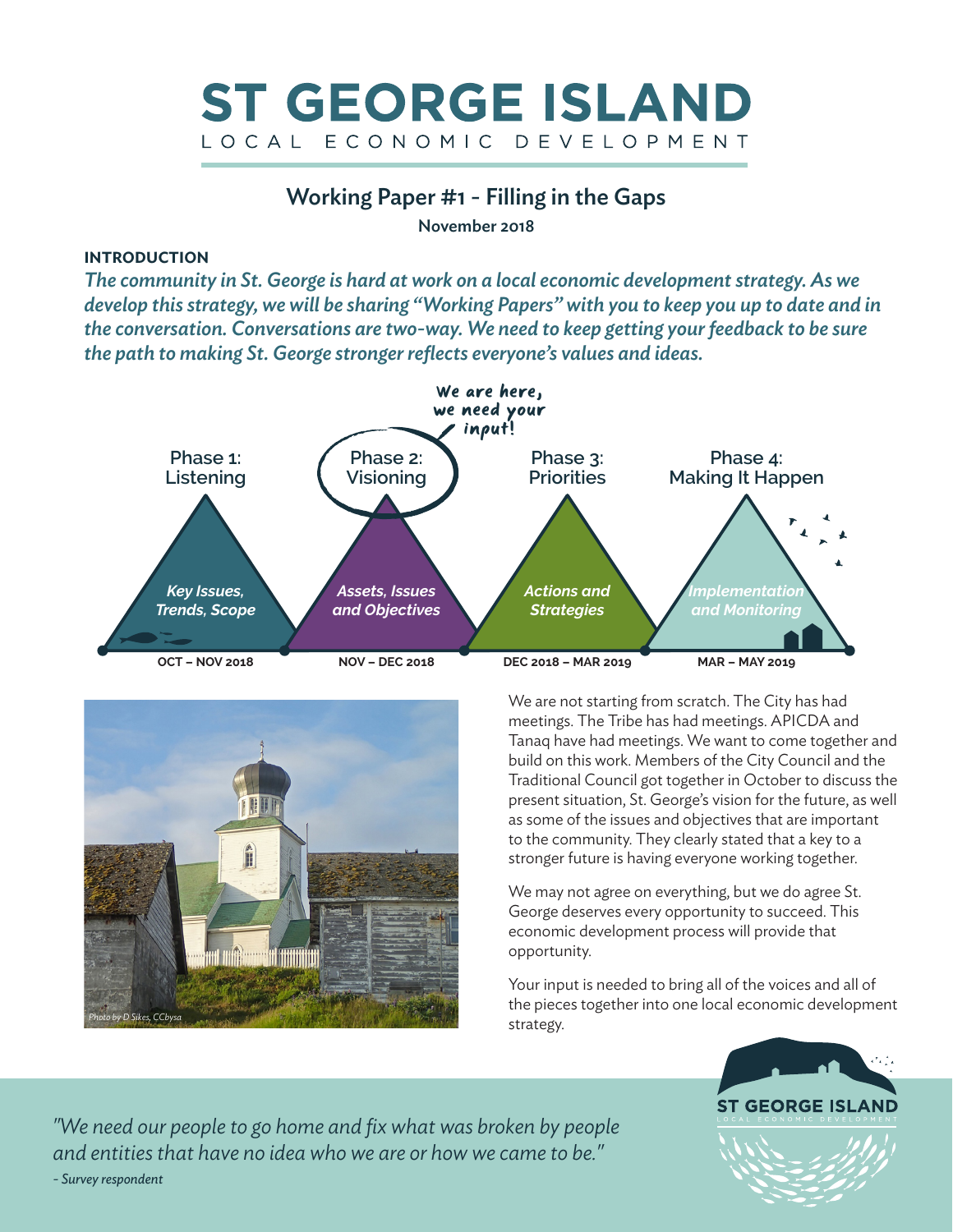## **WHAT MAKES ST. GEORGE GREAT?** *Let's identify our assets*

A good local economic development strategy builds on a community's strengths. As we work on the strategy, we want to make sure we incorporate all of the community's assets. Some of St. George's assets that have been highlighted so far include:

- *Strong, caring, and resilient people*
- *The land and its natural beauty*
- *Remote and wild*
- *St. George is surrounded by one of the richest fisheries in the world*
- *Home to incredible wildlife: birds, reindeer, seals, whales, etc.*
- *The Ice House Sea Food Processing plant*
- *Existing infrastructure e.g., the airport, water system, new power plant/wind turbine, harbor, communication*
- *Community buildings the church and the recreation centre*
- *Two stores (including St. George Canteen & Variety) Land on St. George, Unalaska (Pumice Stone Bay), and Umak Island*
- *Governance that can make a difference: City Council, Traditional Council, Tanaq*
- *Organizations that care: the Aleutian Pribilof Island Community Development Association (APICDA), the Aleutian Pribilof Islands Association (APIA), State and Federal agencies, international non-governmental organizations (NGOs), etc.*
- *Connections with other Unangan in the USA and Russia*
- *Grant opportunities available to the City and the Tribe*
- The young leaders are loud, brave and strong

### **WHAT ARE SOME OF THE CHALLENGES ST. GEORGE IS FACING?** *Let's identify some challenges*

Pulling together to build a stronger St. George will not always be easy. There are challenges we will have to keep in mind as we move forward. Some of the challenges the community highlighted are:

- *Stabilizing our community (e.g., secure funding for fuel and maintenance, keeping school open)*
- *Improving quality of life (e.g., faster internet, recreation)*
- *More coordination and cooperation is needed between the City, Tribe, Tanaq and supporting organizations*
- *More communication about the pros and cons of new opportunities – in particular the Marine Sanctuary idea*
- *A complicated regulatory system*
- *Overfishing and the declining fishery Accessing fisheries resources*
- *Climate change*
- *Declining wildlife (birds and seals in particular)*
- *Access to education*
- *Securing funding for major projects*
- *Maintaining momentum while waiting for these large -scale initiatives (ex. new harbour)*
- *The weather's impact on transportation to the island*
- *Cost of fuel*



*"We would all be HOME. Thriving, living, loving one another in a Safe, SOBER, cultural environment."* 

*- Survey respondent*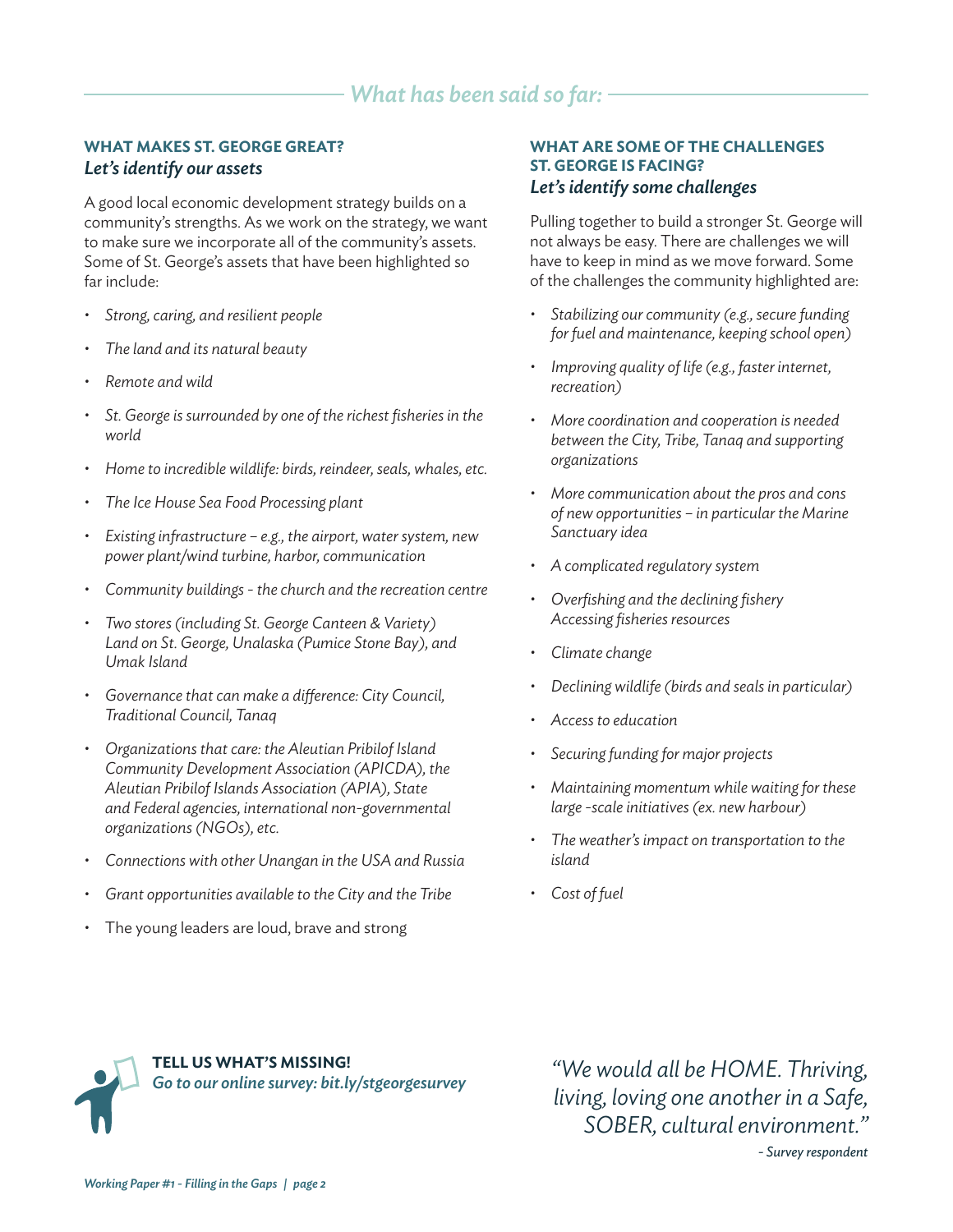# *What has been said so far:*

### **WHERE ARE WE GOING?** *Let's agree on a vision of the future*

A vision statement is meant to capture the community's aspirations for the future. St. George residents have shared what a great future for St. George means to them. We are working to bring these hopes into a short statement that captures the community's values.

*A strong local economy that allows us to take care of St. George, our way of life, and each other.*

#### **WHAT ARE OUR OBJECTIVES?**

## *Let's understand why we want economic development*

Why are we doing this work? What are the goals that would get St. George to its vision? Objectives outline our community priorities. Some of St. George's objectives are:

- *Jobs for Unangan people*
- *Attract Unangan people to our Island*
- *Increase cooperation*
- *Increase financial sustainability*
- *Secure informed consent and consultation from the government*
- *Look after the resources that support us (e.g., fish, birds, seals)*